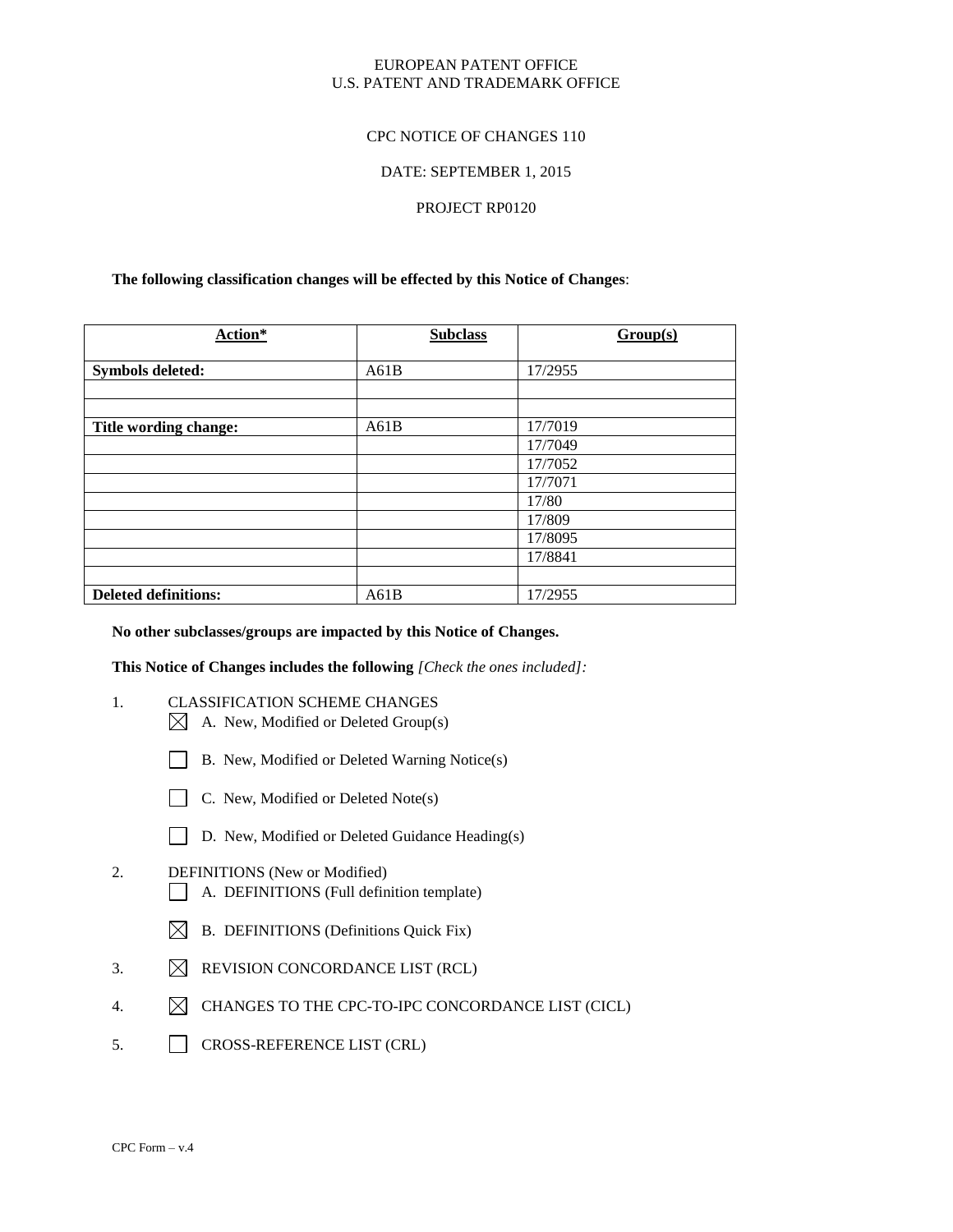# DATE: SEPTEMBER 1, 2015

# PROJECT RP0120

# 1. CLASSIFICATION SCHEME CHANGES

# A. New, Modified or Deleted Group(s)

# **SUBCLASS A61B - DIAGNOSIS; SURGERY; IDENTIFICATION**

| Type*          | <b>Symbol</b> | <b>Indent</b>  | <b>Title</b>                                                           | <b>Transferred to</b> #                                               |
|----------------|---------------|----------------|------------------------------------------------------------------------|-----------------------------------------------------------------------|
|                |               | <b>Level</b>   | (new or modified)                                                      |                                                                       |
|                |               | Number of      | "CPC only" text should normally be                                     |                                                                       |
|                |               | dots (e.g.     | enclosed in {curly brackets}**                                         |                                                                       |
|                |               | 0, 1, 2)       |                                                                        |                                                                       |
| $\mathbf U$    | A61B17/295    | 3              | combined with cutting implements                                       |                                                                       |
| D              | A61B17/2955   | $\overline{4}$ | {for cutting or punching bone or cartilage,<br>e.g., rongeurs}         | <administrative to<br="" transfer="">A61B17/1611&gt;</administrative> |
| $\mathbf U$    | A61B17/7017   | 8              | {pneumatic or hydraulic means}                                         |                                                                       |
|                |               |                |                                                                        |                                                                       |
| $\overline{M}$ | A61B17/7019   | $\overline{7}$ | {Longitudinal elements having flexible                                 |                                                                       |
|                |               |                | parts, or parts connected together, such                               |                                                                       |
|                |               |                | that after implantation the elements can                               |                                                                       |
|                |               |                | move relative to each other)                                           |                                                                       |
| $\overline{U}$ | A61B17/7047   | $\overline{5}$ | {Clamps comprising opposed elements                                    |                                                                       |
|                |               |                | which grasp one vertebra between them}                                 |                                                                       |
| M              | A61B17/7049   | 5              | {Connectors, not bearing on the vertebrae,                             |                                                                       |
|                |               |                | for linking longitudinal elements together                             |                                                                       |
|                |               |                | (A61B17/7055, A61B17/7053,                                             |                                                                       |
|                |               |                | A61B17/7019 take precedence)}                                          |                                                                       |
| U              | A61B17/705    | 6              | {for linking adjacent ends of longitudinal<br>elements}                |                                                                       |
| M              | A61B17/7052   | $6\,$          | {of variable angle or length}                                          |                                                                       |
| U              | A61B17/707    | 6              | {Devices acting on, or attached to, a                                  |                                                                       |
|                |               |                | transverse process or rib; Tools therefor}                             |                                                                       |
| M              | A61B17/7071   | $\overline{5}$ | {Implants for expanding or repairing the                               |                                                                       |
|                |               |                | vertebral arch or wedged between laminae                               |                                                                       |
|                |               |                | or pedicles; Tools therefor}                                           |                                                                       |
| $\overline{U}$ | A61B17/748    | $\overline{6}$ | {with means for adapting the angle                                     |                                                                       |
|                |               |                | between the longitudinal elements and the                              |                                                                       |
|                |               |                | shaft axis of the femur}                                               |                                                                       |
| M              | A61B17/80     | $\overline{4}$ | Cortical plates {, i.e. bone plates;                                   |                                                                       |
|                |               |                | Instruments for holding or positioning                                 |                                                                       |
|                |               |                | cortical plates, or for compressing bones                              |                                                                       |
| $\mathbf U$    | A61B17/8085   | 5              | attached to cortical plates}<br>{with pliable or malleable elements or |                                                                       |
|                |               |                | having a mesh-like structure, e.g. small                               |                                                                       |
|                |               |                | strips for craniofacial surgery                                        |                                                                       |
|                |               |                | (A61B17/8071, A61B17/8076 take                                         |                                                                       |
|                |               |                | precedence; connecting prostheses with the                             |                                                                       |
|                |               |                | body A61F2/00)}                                                        |                                                                       |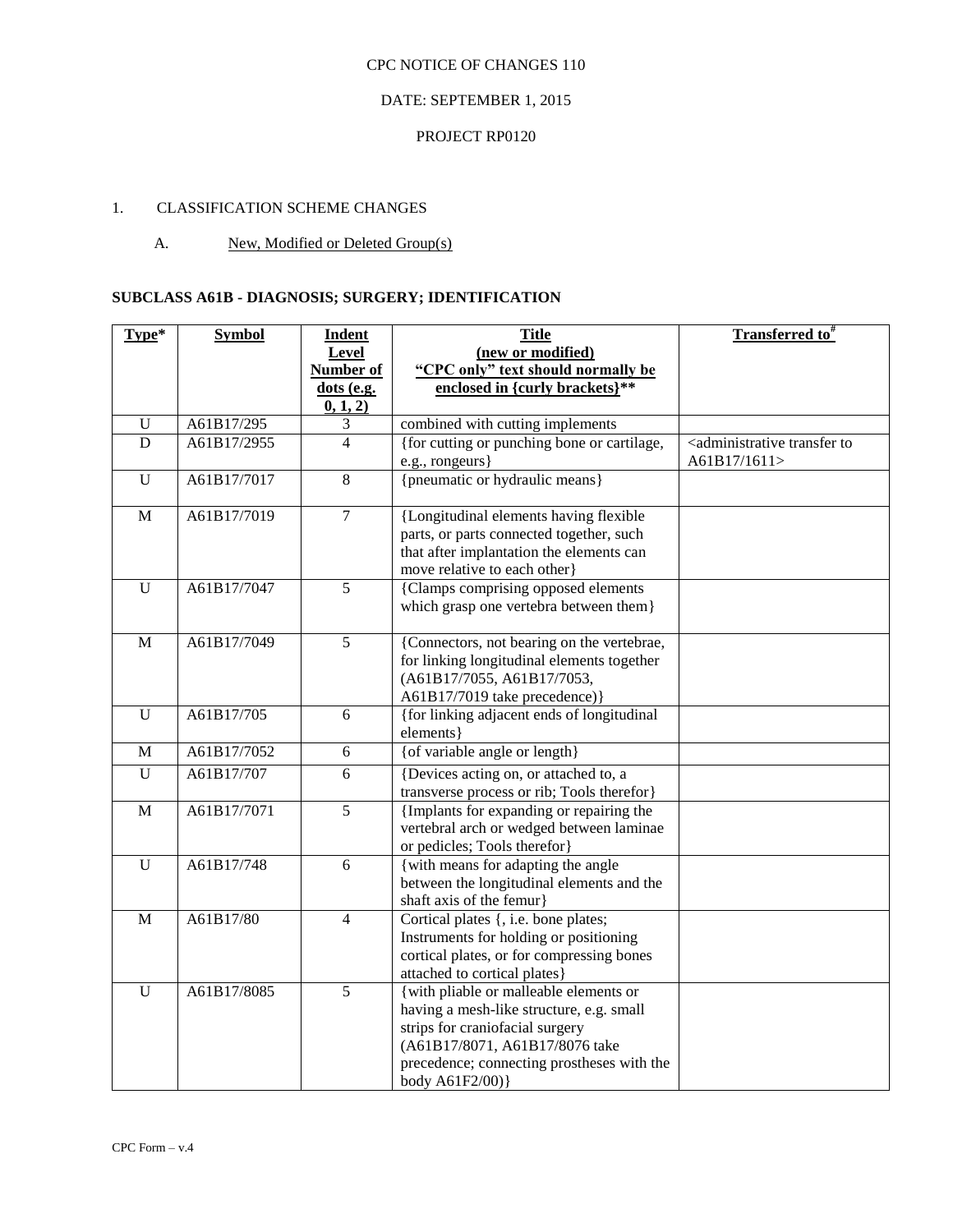## DATE: SEPTEMBER 1, 2015

## PROJECT RP0120

| Type*        | <b>Symbol</b> | <b>Indent</b><br><b>Level</b><br>Number of<br>$dots$ (e.g.<br>0, 1, 2) | <b>Title</b><br>(new or modified)<br>"CPC only" text should normally be<br>enclosed in {curly brackets}** | <b>Transferred to</b> <sup>#</sup> |
|--------------|---------------|------------------------------------------------------------------------|-----------------------------------------------------------------------------------------------------------|------------------------------------|
| M            | A61B17/809    | 5                                                                      | with bone-penetrating elements, e.g.<br>blades or prongs (bone staples<br>A61B17/0642)                    |                                    |
| M            | 17/8095       | 5                                                                      | {Wedge osteotomy devices}                                                                                 |                                    |
| $\mathbf{U}$ | 2017/8838     | 6                                                                      | {for mixing, with or without means for<br>supplying the mixed filler to an injecting<br>tool }            |                                    |
| M            | 17/8841       | 5                                                                      | {Tools specially adapted to engage a<br>prosthesis                                                        |                                    |

 $N =$  new entries where reclassification into entries is involved;  $C =$  entries with modified file scope where reclassification of documents from the entries is involved;  $Q =$  new entries which are firstly populated with documents via administrative transfers from deleted (D) entries. Afterwards, the transferred documents into the Q entry will either stay or be moved to more appropriate entries, as determined by intellectual reclassification; E= existing entries with enlarged file scope, which receive documents from C or D entries, e.g. when a limiting reference is removed from the entry title; M = entries with no change to the file scope (no reclassification);  $D =$  deleted entries;  $F =$  frozen entries will be deleted once reclassification of documents from the entries is completed;  $U =$  entries that are unchanged.

#### NOTES:

- \*\*No {curly brackets} are used for titles in CPC only subclasses, e.g. C12Y, A23Y; 2000 series symbol titles of groups found at the end of schemes (orthogonal codes); or the Y section titles. The {curly brackets} are used for 2000 series symbol titles found interspersed throughout the main trunk schemes (breakdown codes).
- For U groups, the minimum requirement is to include the U group located immediately prior to the N group or N group array, in order to show the N group hierarchy and improve the readability and understanding of the scheme. Always include the symbol, indent level and title of the U group in the table above.
- All entry types should be included in the scheme changes table above for better understanding of the overall scheme change picture. Symbol, indent level, and title are required for all types except "D" which requires only a symbol.
- #"Transferred to" column must be completed for all C, D, and Q type entries.
- When multiple symbols are included in the "Transferred to" column, avoid using ranges of symbols in order to be as precise as possible.
- For administrative transfer of documents, the following text should be used: "< administrative transfer to XX>" or "<administrative transfer to XX and YY simultaneously>" when administrative transfer of the same documents is to more than one place.
- Administrative transfer to main trunk groups is assumed to be "invention information", unless otherwise indicated, and to 2000 series groups is assumed to be "additional information".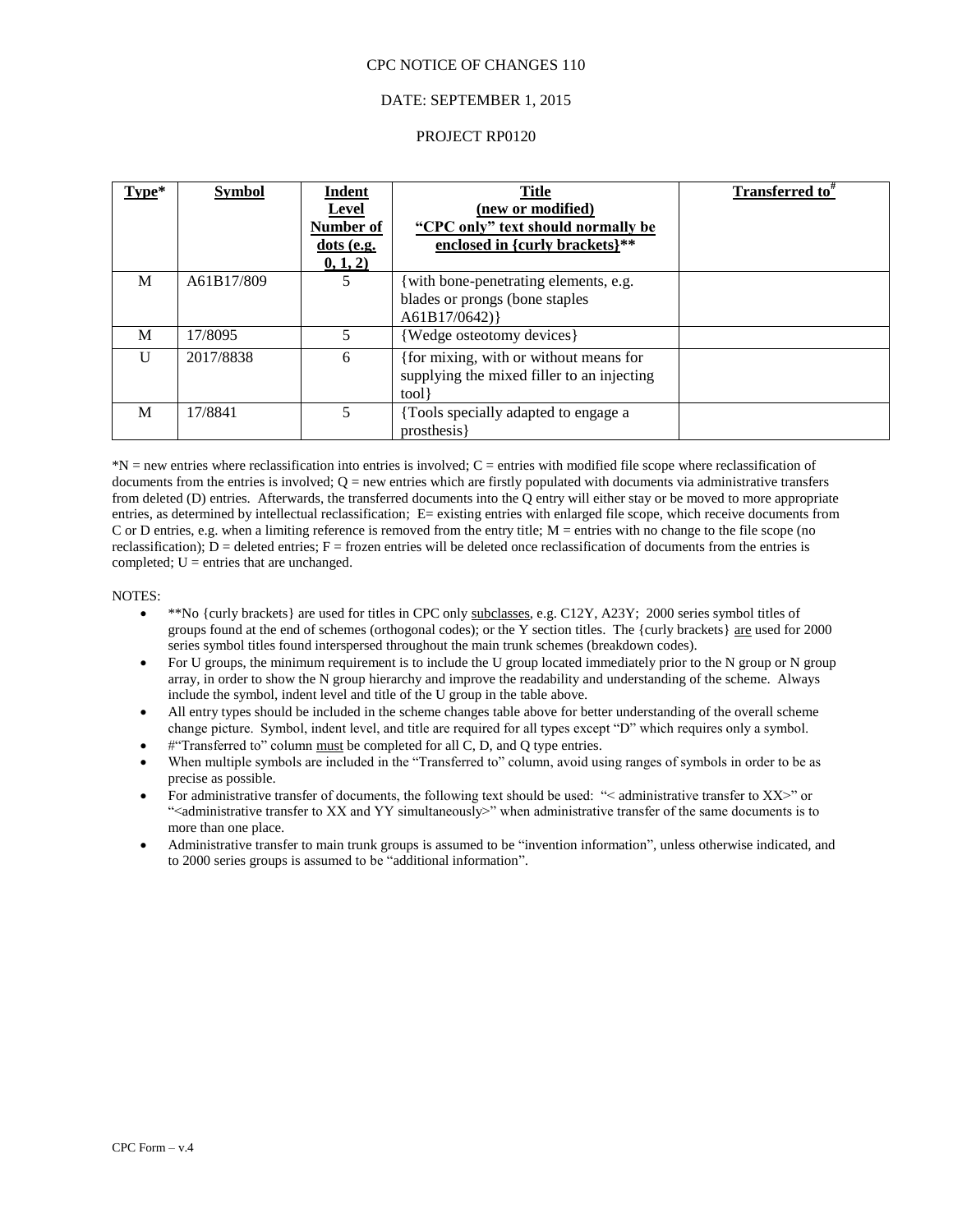# DATE: SEPTEMBER 1, 2015

## PROJECT RP0120

# 2. B. DEFINITIONS QUICK FIX

| <b>Symbol</b> | <b>Location of change</b><br>(e.g., section title) | <b>Existing reference symbol or</b><br><u>text</u> | <b>Action</b> ; New symbol; New text        |
|---------------|----------------------------------------------------|----------------------------------------------------|---------------------------------------------|
| A61B17/2955   |                                                    |                                                    | DELETE symbol, title, and entire definition |
|               |                                                    |                                                    |                                             |
|               |                                                    |                                                    |                                             |

NOTES:

 The table above is used for corrections or modifications to existing definitions, e.g. delete an entire definition or part thereof; propose new wording or modify wording of a section, change the symbol the definition is associated with, change or delete a reference symbol, etc.

• Do not delete (F) symbol definitions.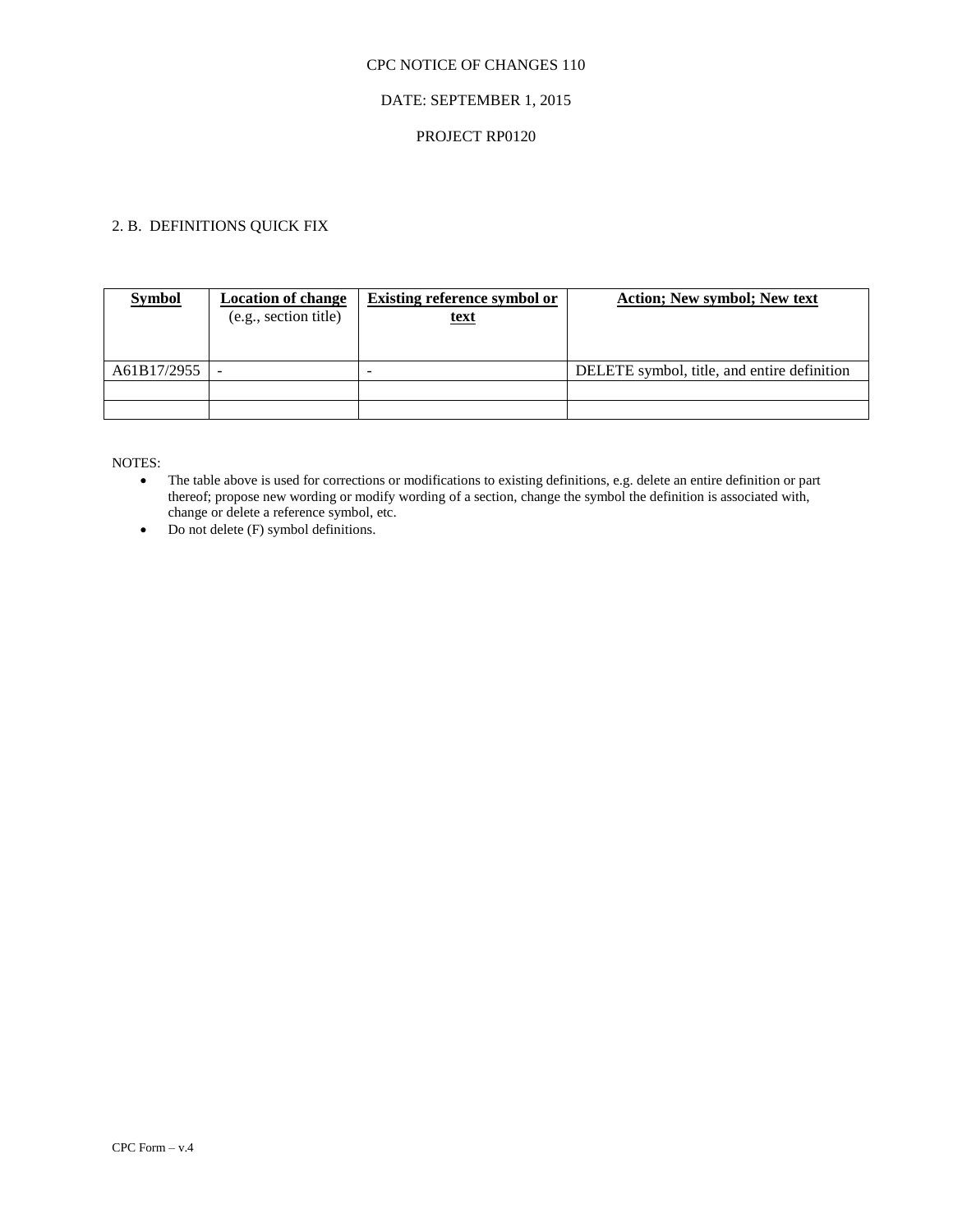## DATE: SEPTEMBER 1, 2015

### PROJECT RP0120

# 3. REVISION CONCORDANCE LIST (RCL)

| Type* | <b>From CPC Symbol (existing)</b> | To CPC Symbol(s)                                 |
|-------|-----------------------------------|--------------------------------------------------|
|       | A61B17/2955                       | $\alpha$ administrative transfer to A61B17/1611> |

 $*C$  = entries with modified file scope where reclassification of documents from the entries is involved;  $Q$  = new entries which are firstly populated with documents via administrative transfers from deleted (D) entries. Afterwards, the transferred documents into the Q entry will either stay or be moved to more appropriate entries, as determined by intellectual reclassification;  $D =$ deleted entries.

NOTES:

- $\bullet$  Only C, D, and Q type entries are included in the table above.
- When multiple symbols are included in the "To" column, avoid using ranges of symbols in order to be as precise as possible.
- For administrative transfer of documents, the following text should be used: "< administrative transfer to XX>" or "<administrative transfer to XX and YY simultaneously>" when administrative transfer of the same documents is to more than one place.
- Administrative transfer to main trunk groups is assumed to be "invention information", unless otherwise indicated, and to 2000 series groups is assumed to be "additional information".